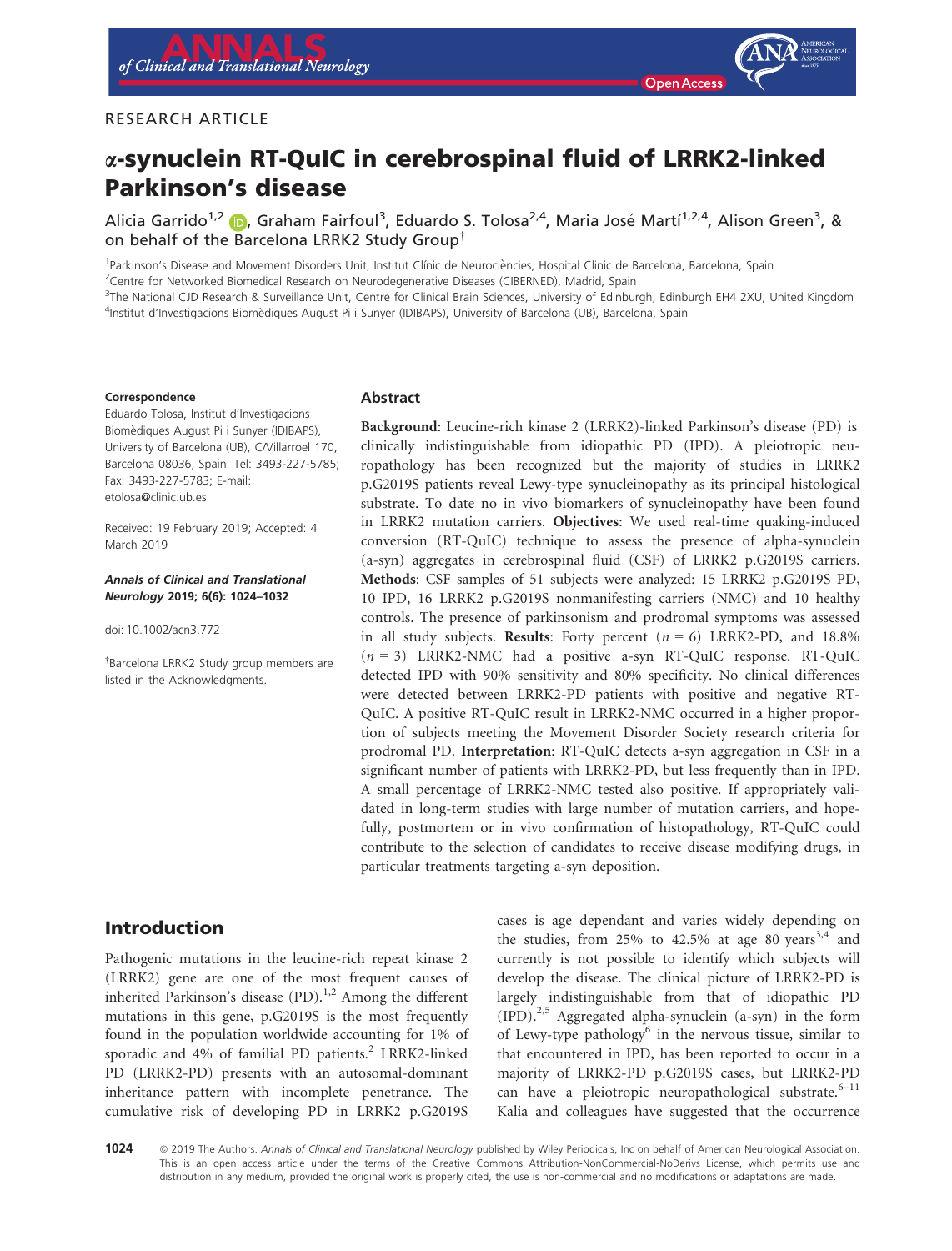of nonmotor symptoms such as cognitive impairment/dementia, and anxiety is related to an underlying Lewy-type synucleinopathy (LTS) in LRRK2-PD p.G2019S cases,<sup>9</sup> however, it is currently not possible to reliably identify these cases in vivo.

Seeking for evidence of abnormal a-syn aggregation in different body tissues and fluids of patients with suspected synucleinopathy has been one of the main strategies in PD biomarkers research during the last years.<sup>12–15</sup> Recently, an assay to detect a-syn oligomers in cerebrospinal fluid (CSF), the real-time quaking-induced conversion (RT-QuIC) test, has proven to identify PD patients with high sensitivity and specificity.<sup>16</sup> This technique, previously used as a diagnostic tool in diseases caused by prion proteins, is based on the capacity of misfolded a-syn to induce the aggregation of monomeric species of a-syn.17,18 Fairfoul and colleagues demonstrated in CSF of pathologically confirmed patients with Lewy body disease a positivity of the test in 92% of cases, whereas none of the controls were positive. A validation cohort of clinically diagnosed PD subjects resulted in a sensitivity of the test of 95% and a specificity of 100%. Shahnawaz and colleagues have equally demonstrated high sensitivity and specificity of a similar assay, based on aggregated a-syn amplification in the CSF, for the detection of PD subjects.<sup>19</sup> In the study by Fairfoul et al. three subjects with idiopathic rapid eye movement sleep behavior disorder (RBD), considered a prodromal stage of  $PD^{20}$  also presented abnormal aggregation of a-syn in CSF, suggesting that this test could be used as a marker of premotor PD.

The objective of our study was to assess the presence of a-syn aggregation in CSF of LRRK2 mutation carriers using RT-QuIC. Detection of such aggregates could be indicative of the presence of an ongoing synucleinopathy. Patients with manifest LRRK2-PD and a positive test could eventually be candidates to receive disease modifying drugs, in particular treatments directed against a-syn. In LRRK2 nonmanifesting carriers (NMC) the identification of a-syn in CSF may possible identify subjects who will develop the motor syndrome of PD.

## Methods

#### Patient groups and clinical assessment

This study was carried out in the Neurology Service at the Hospital Clinic of Barcelona, in collaboration with the National CJD Research & Surveillance Unit in Western General Hospital, University of Edinburgh. The local ethics committee approved all clinical protocols and written informed consent was obtained from all the participants prior to enrollment.

We analyzed 51 CSF samples from LRRK2-PD  $(n = 15)$  and LRRK2-NMC  $(n = 16)$  carrying the p.G2019S mutation, IPD ( $n = 10$ ) and HC ( $n = 10$ ). IPD and LRRK2-PD subjects were identified and recruited in the Movement Disorders Unit from the Hospital Clínic of Barcelona and collaborating centres of the Barcelona LRRK2 study group. LRRK2-NMC were identified among the relatives of LRRK2-PD subjects. All LRRK2 mutation carriers  $(n = 31)$  of our cohort belong to 21 different families. None of the 15 LRRK2-PD cases are related. Among the 16 LRRK2-NMC, eight subjects are relative to six LRRK-PD, and eight subjects are not and belong to six different families. Genetic analysis was performed as previously described.<sup>21</sup> DNA was extracted from peripheral blood following standard procedures. Genotyping of the G2019S mutation was performed using the predesigned TaqMan assay C-63498123-10 SNP rs34637584 and the R1441G/C/H mutation using a commercial Taq-Man assay. Genotyping was performed on a StepOnePlus Real-time PCR System (Life Tech. Inc.). CSF samples of 10 HC subjects were obtained for comparative purposes among subjects undergoing a surgical procedure in our institution that required an epidural anesthesia.

All the participants of this study were comprehensively assessed for demographic and clinical characteristics. Patients with IPD and LRRK2-PD were diagnosed clinically according to UK PD Society Brain Bank criteria<sup>22</sup> and recruited between May 2012 and October 2017. At the time of inclusion to the study, none of the LRRK2- NMC and none of the healthy controls presented signs of parkinsonism. The severity of parkinsonism was assessed with the Movement Disorders Society (MDS) sponsored revision of the Unified Parkinson's Disease Rating Scale part III (MDS-UPDRS-III),<sup>23</sup> the Hoehn and Yahr (H&Y) stage,<sup>24</sup> and the Schwab and England scale  $(S\&E)^{25}$  Nonmotor symptoms were assessed using the MDS-UPDRS part I and specific validated questionnaires for each symptom. For evaluation of depression the Geriatric Depression Scale-15<sup>26</sup> or the Beck Depression Inventory- $II<sup>27</sup>$  were used; dysautonomic symptoms were evaluated with the Scale for Autonomic Function  $(SCOPA-AUT)^{28}$ ; olfaction was assessed using the Spanish version of the University of Pennsylvania Smell Test (UPSIT).<sup>29</sup> The presence of RBD was based on the RBD screening questionnaire $30$  and the Epworth Sleepiness Scale $31$  was used to evaluate somnolence.

All LRRK2-NMC consented to undergo a dopamine transporter (DaT) SPECT  $(^{123}$ I-ioflupane) in less than 30 days from the lumbar puncture. SPECT images were acquired in a dual-headed gamma camera (E-Cam, Siemens), 64 images/head, with a matrix of 64  $\times$  64. SPECT images were classified visually by the local nuclear medicine team of the hospital nuclear medicine physicians as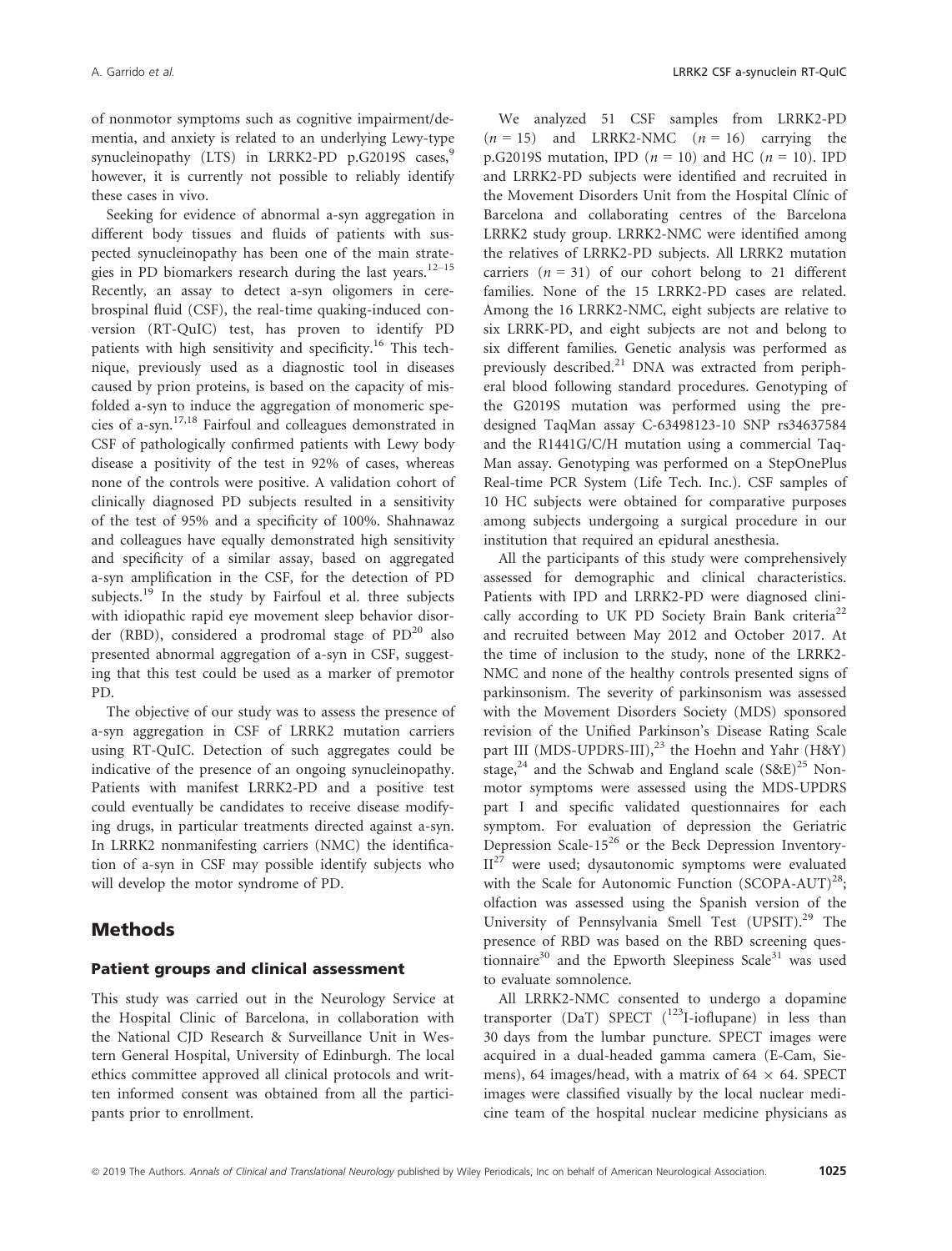normal when a symmetric intense tracer uptake in striatum both caudate nucleus and putamen was observed. If a unilateral or bilateral reduction was observed in the striatal tracer uptake, the DAT-SPECT was considered as abnormal.<sup>32</sup> We also calculated the likelihood ratio and posttest probability for conversion to manifest PD for each LRRK2-NMC, based on the MDS research criteria for prodromal PD as described elsewhere. $33,34$  We included the available risk markers (age, sex, genetic status, and habits) and prodromal markers (subtle motor and nonmotor symptoms with the previously published cutoffs and DaT SPECT results) for each subject. LRRK2 carriers have been followed up prospectively and 12 of 16 NMC have undergone additional clinical evaluations during 2018.

## CSF collection and handling

CSF collection protocol has been described elsewhere.<sup>35</sup> Briefly, all the participants underwent the lumbar puncture after 8-hour fast. Lumbar puncture was performed using 20 or 22G needle, after local anesthesia. CSF was collected into siliconized polypropilene tubes. 15–20 mL of CSF were collected at room temperature, centrifuged at <sup>2000</sup>g for 10 min, then transferred to 1.5 mL precooled siliconized polypropilene aliquot tubes and immediately freezed on dry ice. The frozen aliquots were stored at 80°C, until March 2018, when thawed, aliquoted into coded 0.5–1 mL siliconized polypropilene tubes, refrozen and transferred on dry ice from Barcelona to the University of Edinburgh (Scotland, UK) for the study described here.

## Real-time quaking-induced aggregation for alpha-synuclein

The CSF samples were analyzed and reported without prior knowledge of the clinical diagnosis and genetic status of the donor. The RT-QuIC reaction buffer (RB) was composed of 100 mmol/L phosphate buffer (pH 8.2), 10  $\mu$ mol/L Thioflavin T (ThT) and 0.1 mg/mL human recombinant full-length (1–140aa) a-syn (Stratech, Cambridge, UK). Each well of a black 96-well plate with a clear bottom (Nalgene Nunc International, Fisher Scientific Ltd, UK) contained 98, 90, or 85  $\mu$ L RB (depending on volume of seed added) and  $37 \pm 3$  mg of 0.5 mm zirconium/silica beads (Thistle Scientific Ltd, Glasgow, UK). Reactions were seeded with  $2 \mu L$  of working strength brain homogenate,  $15 \mu L$  of undiluted CSF to a final reaction volume of 100  $\mu$ L. The plates were sealed with a plate sealer film (Fisher Scientific Ltd, UK) and incubated in a BMG OPTIMA FluoSTAR plate reader at 30°C for 120 h with intermittent shaking cycles: double orbital with 1 min shake (200 rpm), 14 min rest. ThT fluorescence measurements (450 nm excitation and 480 nm emission) were taken every 15 min. Each sample was run in duplicate. A positive response was defined as a relative fluorescence unit (rfu) value of >2SD above the mean of the negative controls at 120 h in both of the CSF duplicates. If only one of two CSF sample replicates gave a positive response, the RT-QuIC analysis of the CSF samples was repeated in quadruplicate. A positive response in two or more of the replicates was considered positive. If only one of the replicates was positive, the RT-QuIC was considered to be negative. The final fluorescence value was the mean fluorescence value taken at 120 h. The maximal fluorescence value was the highest mean fluorescent value seen during the a-syn RT-QuIC analytical run of 120 h. A measure of the lag-phase was taken to be the time it took to get to 50% aggregation as measured by a rfu value of 44,000.

## Statistical analysis

Qualitative variables were described by absolute and relative frequencies (%) and analyzed by the Fisher exact test. Quantitative variables were described by median and interquartile range (25th and 75th percentiles) and analyzed using the Kruskal–Wallis test for overall comparisons and the Mann–Whitney U test for pairwise comparisons.

## **Results**

Compared to IPD, LRRK2-PD subjects were younger (55 [48–64] years vs. 63.5 [57.5–70] years;  $P = 0.007$ ), age at onset of motor symptoms was earlier (49 [44–57] years vs. 57.5 [50–62];  $P = 0.03$ ) and disease duration was shorter  $(5 [3-6]$  vs. 8  $[5.5-8]$ ;  $P = 0.01$ ). There were no differences in the motor features, nonmotor symptoms or disease severity between LRRK2-PD and IPD. The LRRK2-NMC group was younger than the control group  $(51.5 \ [38.5-64] \ \text{vs.} \ 68.5 \ [59.5-72.2]; P = 0.01).$ 

After decoding the CSF samples, the results showed that nine of 10 subjects in the IPD group and two of 10 in the control group were positive for RT-QuIC reaction, obtaining a sensitivity of the test of a 90%, and a specificity of 80%. Six of 15 LRRK2-PD subjects had positive results resulting in a sensitivity of 40% and three of 16 LRRK2-NMC (18.8%) also tested positive (Table 1). Of the six LRRK2 patients that were positive, three had lagphases and final fluorescence values that were indistinguishable from the majority of the IPD group with the remaining three patients having lag-phases that were longer and final fluorescence value that were less than the majority of the IPD group (Fig. 1). None of the LRRK2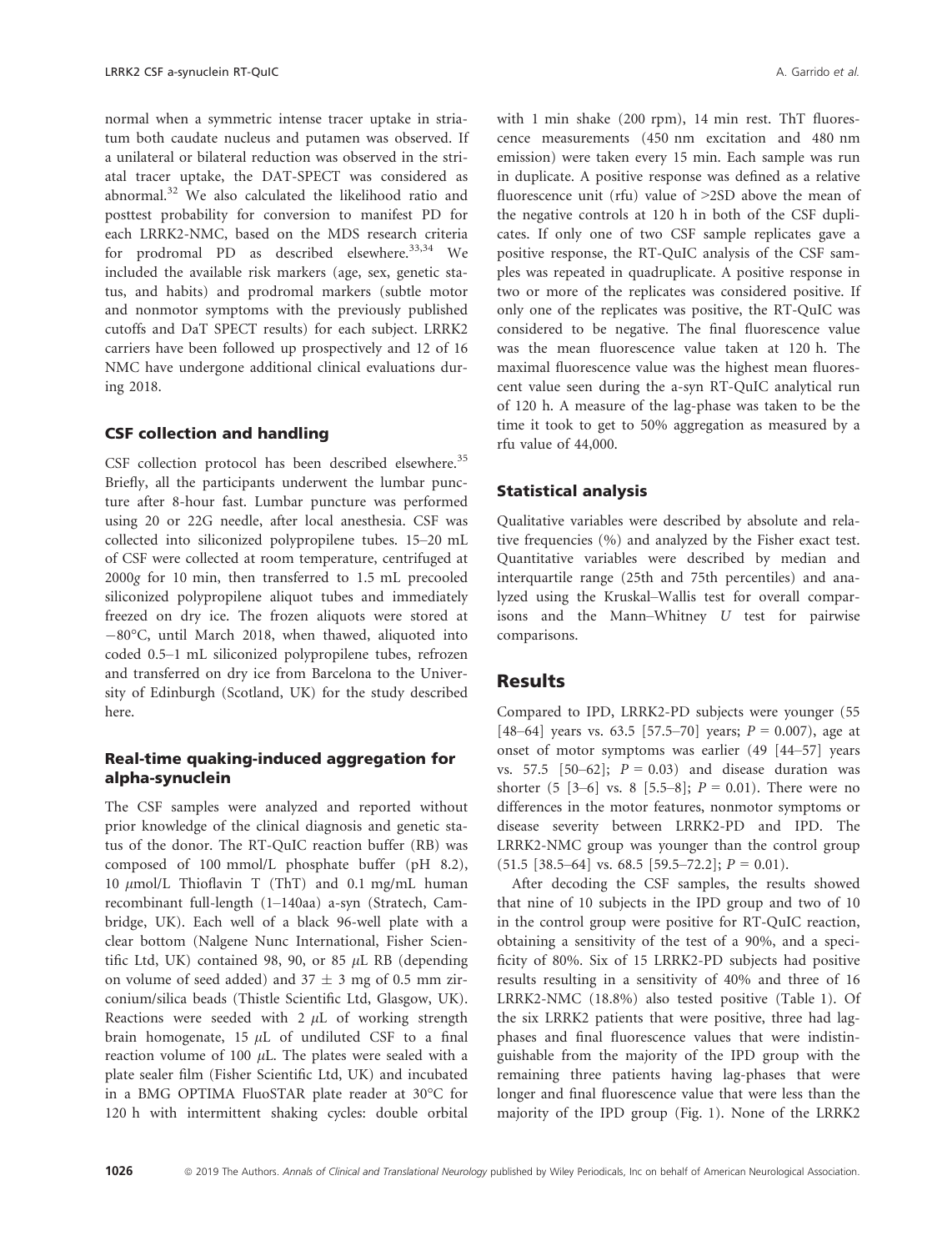mutation carriers with a positive RT-QuIC result were related. Two of the three LRRK2-NMC with a positive RT-QuIC had LRRK2-PD relatives with a negative RT-QuIC result.

The medical records of the IPD subject with a negative result were subsequently reviewed. This subject's motor symptoms started at the age of 50 years, with asymmetric rest tremor and bradykinesia. However, he has atypical features like poor levodopa response, absence of motor fluctuations or levodopa-induced dyskinesias, and development of prominent lateralized trunkal dystonia (Pisa syndrome). He has bilaterally reduced striatal DaT binding and a normal brain magnetic resonance. One of the two control subjects with positive RT-QuIC reaction has developed an action tremor of the hands and was diagnosed of having an action tremor of unknown cause 2 years after his participation in the study, and presents now with cognitive complains. The rest of control subjects have not developed symptoms or signs suggestive of a neurodegenerative disease.

No statistically significant differences were observed on MDS-UPDRS part I, II, and III scores, H&Y stage, S&E and UPSIT scores between LRRK2-PD with positive or negative RT-QuIC tests (Table 2) and LRRK2-NMC with positive and negative RT-QuIC result (Table 3). Two LRRK2-NMC, both with a negative RT-QuIC result, reported to have vivid dreams and mobilization while sleeping, but no video-polisomnography was performed. Five of the 16 LRRK2-NMC had abnormal UPSIT scores after adjusting for age and gender; of these two had positive and three negative RT-QuIC results. Two of three subjects with positive RT-QuIC result (66.7%) had an abnormal DaT-SPECT, whereas only two of 13 (15.4%) who were negative had altered striatal

Table 1. Prevalence of CSF positive a-syn RT-QuIC test, lag-phase and final fluorescence values in IPD, LRRK2-PD, LRRK2-NMC, and healthy controls.

| Subject group $(n)$                                   | Positive<br>RT-QuIC<br>[% (n)]     | Lag-phase in<br>positive<br>RT-QuIC<br>$(hours)^2$   | Final fluorescence<br>in positive RT-QuIC<br>(rfu <sup>1</sup> ) <sup>2</sup> |  |  |  |  |
|-------------------------------------------------------|------------------------------------|------------------------------------------------------|-------------------------------------------------------------------------------|--|--|--|--|
| IPD(10)<br>LRRK2-PD (15)<br>LRRK2-NMC (16)<br>HC (10) | 90(9)<br>40(6)<br>18.8(3)<br>20(2) | $132 + 20$<br>$151 + 33$<br>$125 + 51$<br>$120 + 40$ | $60955 + 7685$<br>$50402 + 13862$<br>$41228 + 21852$<br>$49016 + 17578$       |  |  |  |  |

CSF, cerebrospinal fluid. IPD, idiopathic Parkinson's disease. LRRK2- PD, Leucine-rich repeat kinase 2 Parkinson's disease; LRRK2-NMC, Leucine-rich repeat kinase 2 nonmanifesting carriers; HC, Healthy controls.

<sup>1</sup>rfu, relative fluorescence unit.

 ${}^{2}$ Mean  $\pm$  SD.

DaT binding (Table 3). Three NMC, all with an altered DaT SPECT met MDS criteria for probable prodromal PD (>80% of threshold); two had positive a-syn RT-QuIC result.

Twelve of 16 LRRK2-NMC, including the three positive RT-QuiC cases, were clinically re-evaluated during 2018, after a mean of 36.2 months ( $s = 21.6$  months) of followup, and none of them has motor symptoms suggestive of clinical PD. Only one LRRK2-NMC has mild bradykinesia on the evaluation after 31 months. This subject has negative RT-QuIC, but an abnormal nigrostriatal function on the DaT-SPECT at the time of CSF collection, and meets the criteria for probable prodromal PD.

## **Discussion**

Our study confirms that a-syn aggregation in CSF using RTQuIC identifies IPD with high specificity (90%) and sensitivity (80%). Positive a-syn aggregation in the CSF occurred in a significant number of patients with LRRK2- PD p.G2019S but less frequently than in patients with IPD.

Based on our results in IPD and previously published data referred above<sup>16</sup> it seems safe to presume that our LRRK2-PD subjects with a positive RTQuIC result have an underlying LTS. The percentage of positive subjects among the LRRK2-PD group is lower than in IPD and lower than expected since a majority of LRRK2 p.G2019S cases are thought to have LTS.<sup>6</sup> This lower percentage of positive RT-QuIC in the LRRK2 cases could reflect the reported neuropathological variability in LRRK2-PD p.G2019S. RT-QuIC negative cases may not have LTS but an alternative neuropathological substrate. Nonspecific degeneration of the substantia nigra without abnormal protein deposits has been described in LRRK2-PD p.G2019S and still in other cases ubiquitin or tau inclusions constitute the only abnormality. $36-39$  Studies with larger cohorts of prospective brains of LRRK2 mutation carriers have not been performed and the current assumption that the majority of LRRK2 p.G2019S have a synucleinopathy is based on limited case reports and screens from LB specimens in brain banks, $8$  being possibly confounded by a selection bias.

It is also possible that CSF a-syn seeds in LRRK2-PD patients differ from those with IPD in their potency to induce fibril formation and this could be altering the RT-QuIC result. In our LRRK2-PD cases with a positive RT-QuIC, three subjects had longer lag-time phases and lesser final fluorescence values compared to IPD (Fig. 1) supporting this hypothesis. Mamais et al.<sup>40</sup> have shown distinct biochemical properties of aggregated asyn in LRRK2-PD p.G2019S compared to IPD, detecting a lower percentage of highly insoluble a-syn species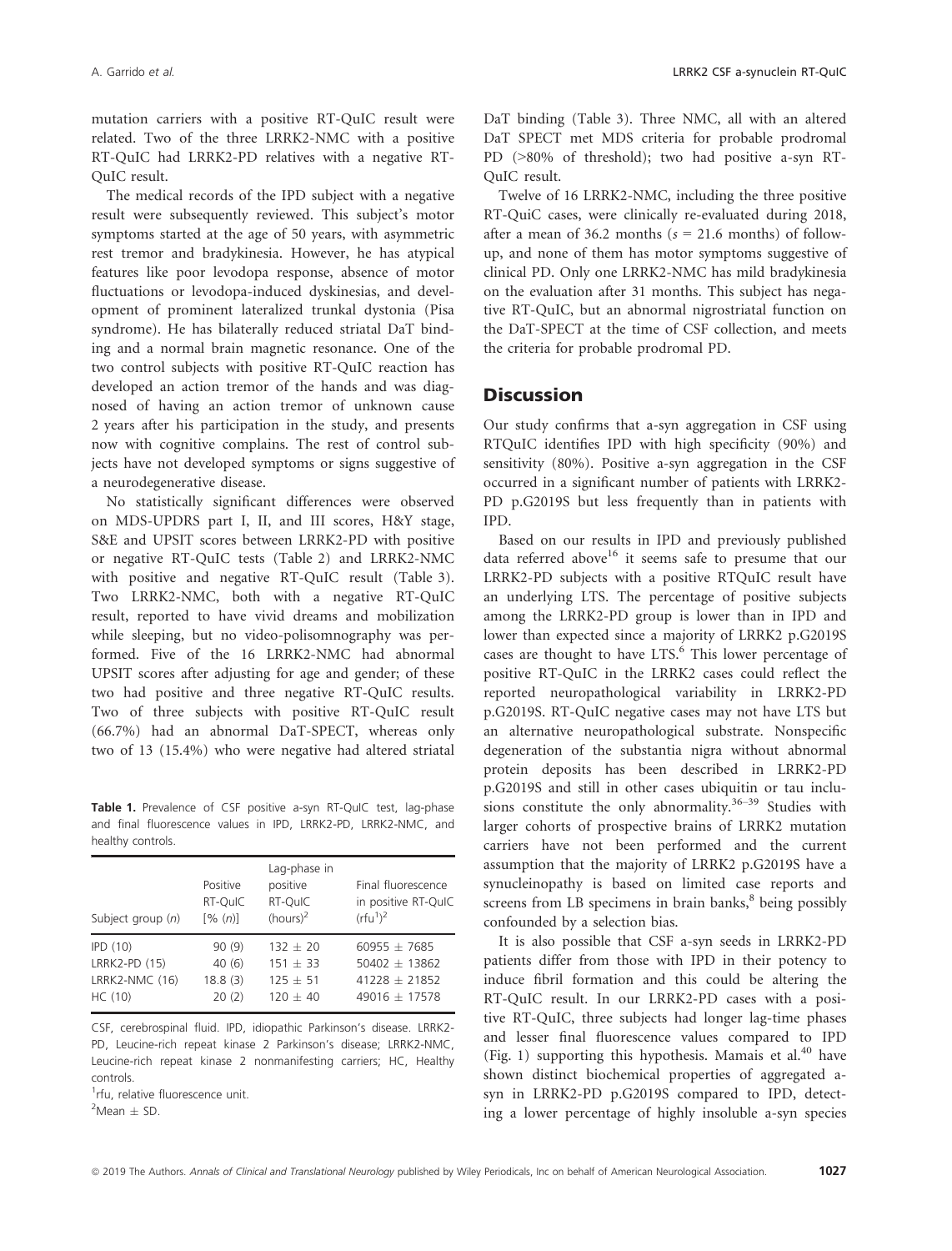

B

Figure 1. Final fluorescence values (A) and Lag-phase (B) of positive a-syn RT-QuIC subjects in IPD, LRRK2-PD, LRRK2-NMC and healthy controls (HC). All but two of the IPD patients with positive RT-QuIC had final fluorescence values of 65,000, with the remaining two patients having values of 54,801 and 45,792, respectively. The seven IPD that had final fluorescent values of 65,000 are represented by a single point on Figure 1A. Among the LRRK2-PD patients with positive RT-QuIC two patients had a final fluorescence value of 65000 and appear as a single point on Figure 1A. One LRRK2-PD patient and one LRRK2-NMC with positive RT-QuIC had unmeasurable lag-phases as the final fluorescence values were less than 44,000 in both duplicates and are not represented in Figure 1B.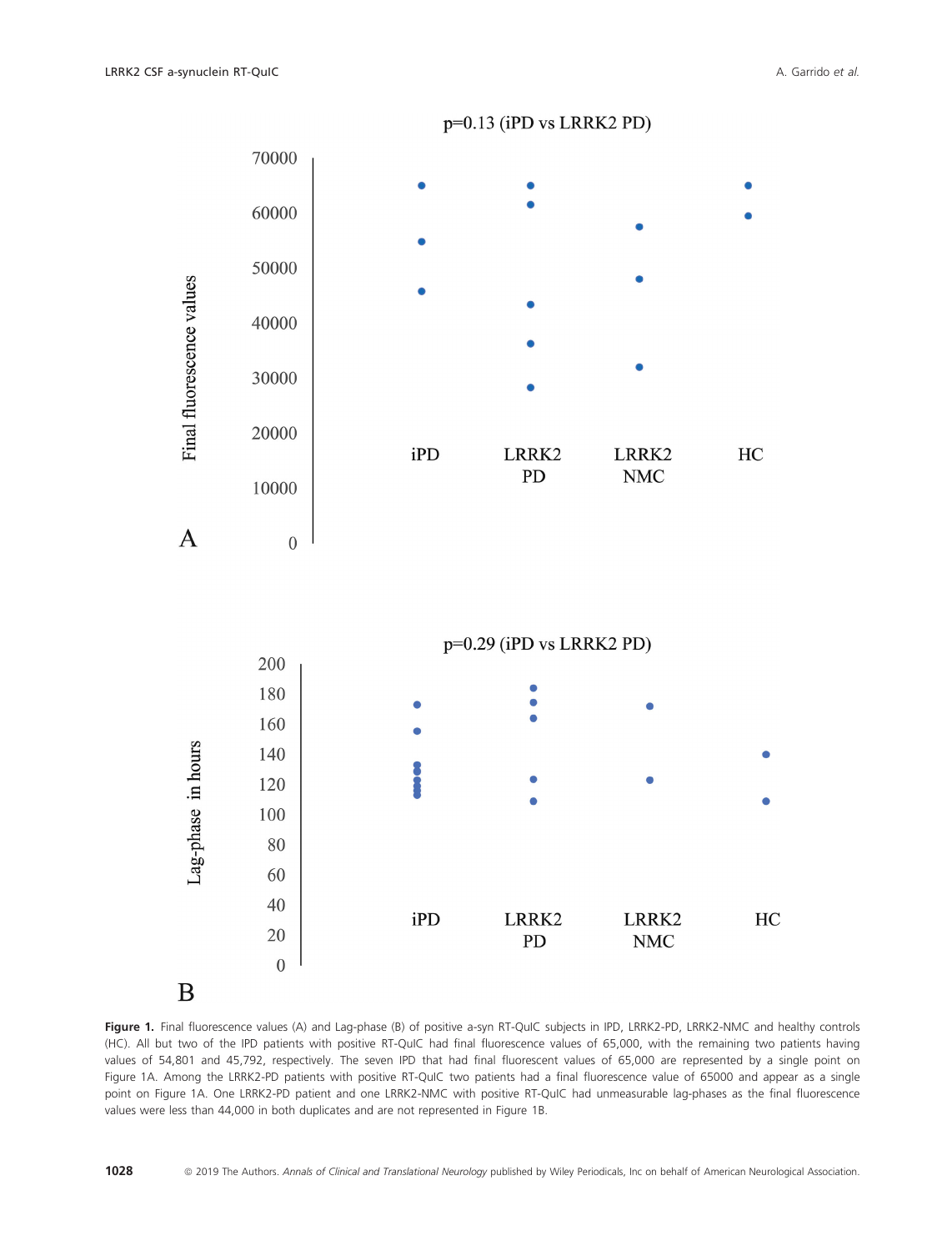| Table 2. Nonmotor symptoms of LRRK2 Parkinson's disease patients. |  |
|-------------------------------------------------------------------|--|
|-------------------------------------------------------------------|--|

| Sex                                      | Positive RT-QuIC |           |          |          |     |     |          | Negative RT-QuIC |           |           |           |          |          |           |             |  |
|------------------------------------------|------------------|-----------|----------|----------|-----|-----|----------|------------------|-----------|-----------|-----------|----------|----------|-----------|-------------|--|
|                                          | M                | M         | M        | M        | M   | M   | F        | F                | M         | F         | н         | F        | F.       | M         |             |  |
| Age                                      | 51               | 38        | 51       | 59       | 50  | 64  | 45       | 44               | 55        | 68        | 68        | 57       | 48       | 64        | 60          |  |
| Cognitive impairment                     |                  | 0         |          | 0        | 0   |     |          | 0                | 0         |           | 0         | 0        | 0        | 0         | $\mathbf 0$ |  |
| Depression <sup>1</sup>                  |                  | 0         |          | $\Omega$ | 3   |     | 4        | 0                | $\Omega$  | 0         | $\Omega$  | $\Omega$ | $\Omega$ |           |             |  |
| Urinary problems <sup>1</sup>            |                  | 0         | $\Omega$ |          |     |     | $\Omega$ | 0                | $\Omega$  |           | 0         | $\Omega$ | $\Omega$ | 0         | $\mathbf 0$ |  |
| Constipation problems <sup>1</sup>       | $\mathcal{P}$    |           |          | $\Omega$ | 0   |     |          | 0                | 0         | $\Omega$  |           | 0        |          | 0         | 3           |  |
| REM sleep behavior disorder <sup>2</sup> | No               | <b>No</b> | No       | No       | No  | Yes | No       | <b>No</b>        | <b>No</b> | <b>No</b> | <b>No</b> | No       | Yes      | <b>No</b> | <b>No</b>   |  |
| Hyposmia <sup>3</sup>                    | Yes              | Yes       | Yes      | Yes      | Yes | Yes | Yes      | Yes              | Yes       | Yes       | Yes       | Yes      | Yes      | <b>No</b> | Yes         |  |

MDS, International Parkinson's disease and Movement Disorders Society.

1 International Parkinson's disease and Movement Disorders Society Unified Parkinson's Disease Rating Scale part I scores: 0 = normal; 1 = slight,  $2 = \text{mild } 3 = \text{moderate}$ ,  $4 = \text{severe}$  (Goetz et al. 2008).

<sup>2</sup>Based on the REM sleep behavior questionnaire (Stiasny-Kolster et al. 2007).

<sup>3</sup>Based on the University of Pennsylvania Smell Test normative values (Doty et al. 1995).

Table 3. Clinical characteristics and MDS prodromal criteria likelihood ratio of LRRK2 nonmanifesting carriers.

| Sex                                                                       | Positive RT-QuIC |           |             | Negative RT-QuIC |          |     |                |           |                |                |           |                |                |              |                     |             |
|---------------------------------------------------------------------------|------------------|-----------|-------------|------------------|----------|-----|----------------|-----------|----------------|----------------|-----------|----------------|----------------|--------------|---------------------|-------------|
|                                                                           | M                | F         | M           | M                | M        | M   | F              | M         | M              | F              | M         | M              | F              | F            | M                   | M           |
| Age                                                                       | 64               | 47        | 52          | 40               | 64       | 38  | 61             | 27        | 71             | 60             | 28        | 37             | 43             | 51           | 68                  | 72          |
| Cognitive                                                                 |                  |           |             |                  |          |     |                |           |                |                |           |                |                |              |                     |             |
| impairment <sup>1</sup>                                                   | 0                | 2         | $\mathbf 0$ | 0                | 0        | 0   | 0              | 0         | 0              | 0              | 0         | 0              | $\mathbf 0$    |              | $\mathbf{0}$        | $\mathbf 0$ |
| Depression <sup>1</sup>                                                   | $\overline{0}$   | 1         | $\Omega$    | 1                | $\Omega$ | 0   | $\Omega$       | 0         | $\overline{0}$ | $\circ$        | $\Omega$  | $\overline{0}$ | $\overline{0}$ | $\mathbf{1}$ | $\overline{0}$      | $\Omega$    |
| Bladder                                                                   |                  |           |             |                  |          |     |                |           |                |                |           |                |                |              |                     |             |
| symptoms <sup>1</sup>                                                     | 0                | 0         |             | 0                | 0        | 0   | $\overline{0}$ | 0         | 0              | 0              | 0         | $\mathbf 0$    | 0              | $\mathbf 0$  | $\mathsf{O}\xspace$ | $\mathbf 0$ |
| Constipation <sup>1</sup>                                                 | 0                | 1         | $\Omega$    | 0                | $\Omega$ | 0   | $\mathbf 0$    | 0         | $\mathbf 0$    | $\overline{0}$ | $\Omega$  | $\overline{0}$ | $\mathbf 0$    | $\Omega$     | 1                   | $\Omega$    |
| RBD <sup>2</sup>                                                          | No               | No        | No          | No               | No       | No  | <b>No</b>      | No        | No             | <b>No</b>      | No        | No             | No             | Yes          | Yes                 | No          |
| Hyposmia <sup>3</sup>                                                     | Yes              | No        | Yes         | No               | No       | No  | <b>No</b>      | Yes       | No             | Yes            | <b>No</b> | No             | No             | No           | Yes                 | No          |
| Abnormal<br>DaT-SPECT                                                     | Yes              | <b>No</b> | Yes         | Yes              | No       | No  | <b>No</b>      | No.       | Yes            | <b>No</b>      | <b>No</b> | No             | <b>No</b>      | No           | No                  | <b>No</b>   |
| Meets criteria<br>for prodromal<br>PD*                                    | Yes              | <b>No</b> | Yes         | No               | No       | No  | <b>No</b>      | <b>No</b> | Yes            | <b>No</b>      | No        | No             | No             | No           | No                  | No          |
| LR for probable<br>prodromal<br>$PD$ $PD$ <sup><math>\dagger</math></sup> | 947.6            | 2.9       | 1076.8      | 127.3            | 2.3      | 2.9 | 1.3            | 29.5      | 289.3          | 16.2           | 0.74      | 0.74           | 9.2            | 5.42         | 174.7               | 5.2         |

RBD, REM sleep behavior disorder; MDS, International Parkinson's disease and Movement Disorders Society; PD, Parkinson's disease; LR, likelihood ratio.

<sup>1</sup>International Parkinson's disease and Movement Disorders Society Unified Parkinson's Disease Rating Scale part I scores: 0 = normal; 1 = slight,  $2 =$  mild,  $3 =$  moderate,  $4 =$  severe (Goetz et al. 2008).

<sup>2</sup>Based on the REM sleep behavior questionnaire (Stiasny-Kolster et al. 2007).

<sup>3</sup>Based on the University of Pennsylvania Smell Test normative values (Doty et al. 1995).

\*The subject meets the probability threshold of >80% for probable prodromal PD based on the MDS research criteria for prodromal PD (Berg et al. 2015, Mirelman et al. 2018).

† Total likelihood ratio based on the MDS Research Criteria for prodromal PD (Berg et al. 2015, Mirelman et al. 2018). Missing values were not imputed  $(LR = 1)$ .

in LRRK2-PD brain homogenates. Diversity in the structure and self-aggregation potency of a-syn could contribute to variability in RT-QuIC quantification and even account for a negative result in some cases. Another possible explanation for a negative test in the presence of LTS could be that the negative LRRK2-PD

cases presented less a-syn burden, insufficient to induce significant aggregation. So far, though, the studied LRRK2-PD brains with LTS follow the staging scheme of Braak,<sup>41</sup> and in studies comparing LRRK2-PD to IPD histopathology no differences in Lewy body and neurite distribution have been observed.<sup>40</sup>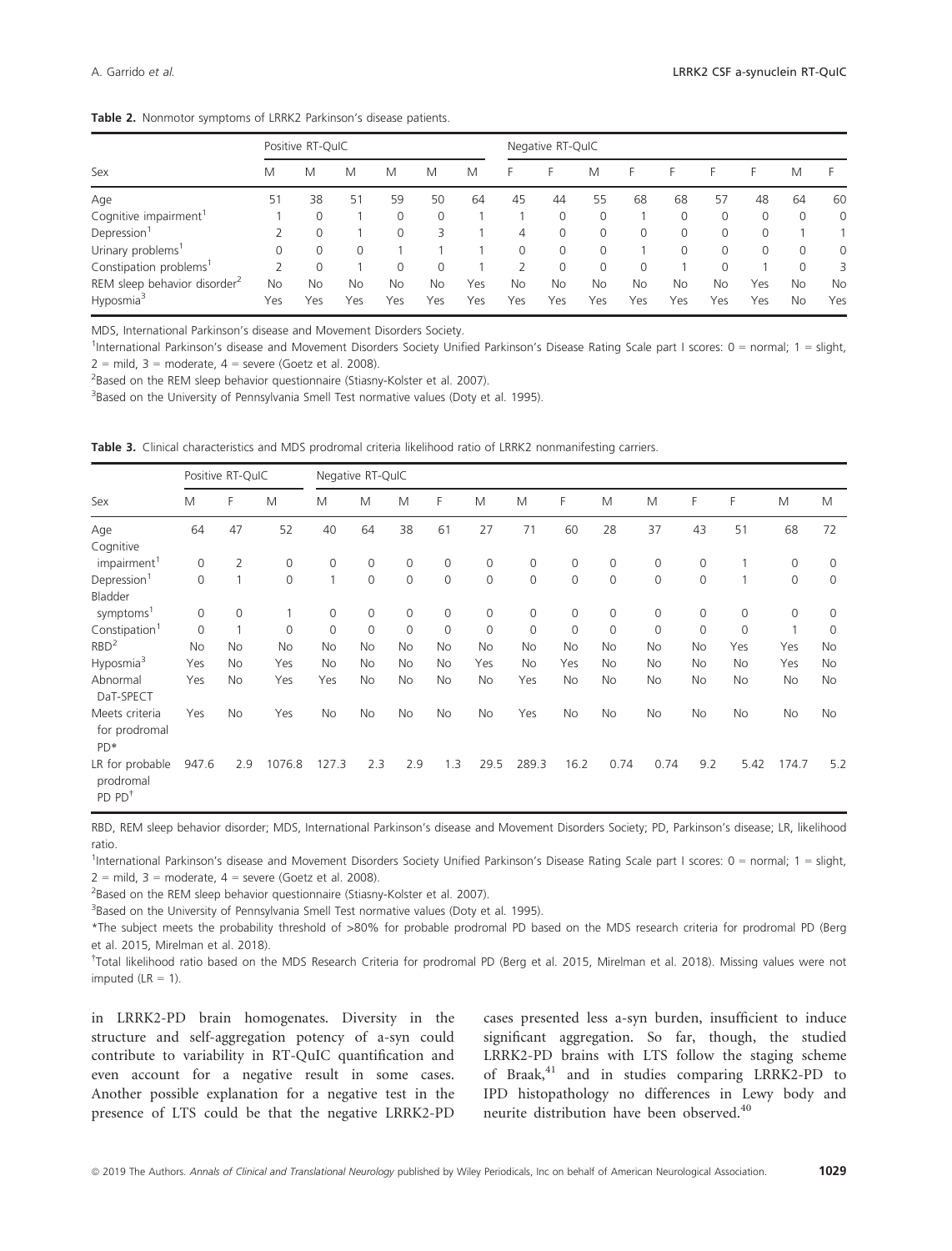In LRRK2-NMC RT-QuIC CSF positivity occurred in three of the 15 (18.8%) subjects suggesting an ongoing synucleinopathy in these cases. Two LRRK2-NMC with a positive result had a relative with manifest LRRK-PD who had a negative RT-QuIC result. Variable neuropathological substrates, even in the same kindreds as has been well documented to occur in cases with other pathogenic LRRK2 mutations, $42$  could explain this finding. A decline in DaT-SPECT  $(^{123}I$ -ioflupane) binding has been previously suggested to be a useful tool to predict phenoconversion in LRRK2-NMC.<sup>43</sup> In our study two of three (66.7%) LRRK2-NMC with a positive RTQuIC had an abnormal DaT-SPECT result, whereas this occurred only in two of 13 (15.3%) of the negative ones. The greater frequency of altered DaT-SPECT uptake among the RTQuIC-positive cases is in line with the interpretation that these asymptomatic carriers are possibly those that will eventually evolve into manifest PD. The higher proportion of probable prodromal PD based on the MDS prodromal criteria<sup>33,34</sup> in those subjects with a positive RTQuIC reaction, also supports this hypothesis.

We found a positive RT-QuIC test in two healthy controls. One of these individuals has developed an action tremor of the hands since the time of CSF acquisition and may be harboring a neurodegenerative disorder. The presence of phosphorylated a-syn aggregates in the nervous system is not exceptional in living individuals without neurological diseases.<sup>44–46</sup> These cases may not represent false-positive cases but rather possibly be cases of incidental Lewy body disease. Postmortem studies in the brain show LTS in about 15–20% of elder population without parkinsonism or dementia during life.<sup>22,47,48</sup>

A major caveat of our study is the lack of neuropathological studies to establish a correlation between RT-QuIC result and histological diagnosis. An additional limitation of our study is the small number of subjects studied, precluding generalization of the results. Still the good sensitivity and specificity found in the IPD group, practically identical to those encountered by others using similar  $techniques^{16,19}$  supports the validity of our data. Further RT-QuIC studies with greater number of LRRK2 mutation carriers, sufficient longitudinal follow-up to assess phenoconversion in the asymptomatic carriers and, eventually, postmortem or in vivo $49$  studies to define the type of pathological lesions occurring in these subjects will be needed to validate our observation.

In conclusion, our results show that RT-QuIC methodology detects a-syn aggregation in CSF in a significant number of patients with LRRK2-PD p.G2019S but less frequently than in patient with IPD. In our cohort of LRRK2-NMC, almost 20% of subjects were positive for RT-QuIC suggesting that a positive test in LRRK2-NMC may possibly identify those at major risk to eventually develop parkinsonism. The high sensitivity and specificity of the results in IPD patients in this and previous studies support the notion that the presence of a-syn aggregation in CSF detected by RT-QuIC or similar asyn amplification methods, if appropriately validated, could contribute to the selection of candidates to receive disease modifying drugs, particularly treatments targeting a-syn deposition.

# Acknowledgments

We thank the patients and their relatives for their participation in this study. We thank the Barcelona LRRK2 Study Group members for their contribution:

Yaroslau Compta, Francesc Valldeoriola, Esteban Muñoz, Manel Fernandez (Parkinson's Disease and Movement Disorders Unit, Institut Clínic de Neurociències, Hospital Clinic de Barcelona, Barcelona, Spain), Ramiro Alvarez, Dolores Vilas, Lourdes Ispierto (Neurology Ser vice, Hospital Universitari Germans Trias i Pujol Badalona, Barcelona, Spain), Oriol De Fabregues, Jorge Hernández-Vara (Neurology Service, Hospital Universitari Vall D'Hebron, Barcelona, Spain), Vıctor Puente (Neurology Service, Hospital Del Mar, Barcelona, Spain), Matilde Calopa, Serge Jauma, Jaume Campdelacreu (Neurology Service, Hospital Universitari de Bellvitge, Barcelona, Spain), Angels Bayés (Parkinson's Group, Clínica Teknon, Barcelona, Spain), Asunción Ávila, Nuria Caballol (Neurology Service, Hospital de Sant Joan d'Espí - Moises Broggi, Sant Joan d'Espí, Barcelona, Spain), Miquel Aguilar (Neurology Service, Hospital Universitari Mutua de Terrasa, Barcelona, Spain), Pilar Casquero (Hospital Mateu Orfila, Maó, Menorca, Islas Baleares, Spain).

# Authors Contributions

E.Tolosa designed the study; A.Garrido, and A.Green contributed to the design of the study. G Fairfoul performed the experiments, A Green analyzed the RT-QuIC data. A.Garrido, E. Tolosa, MJ. Marti and A. Green interpreted the results. A. Garrido and E. Tolosa and A. Green wrote the manuscript. All authors reviewed and commented on the manuscript.

# Conflicts of Interest

Alicia Garrido has no competing interests. Alison Green has no competing interests. Graham Fairfoul has no competing interests. Eduardo Tolosa has no competing interests. Maria Jose Marti has not competing interests.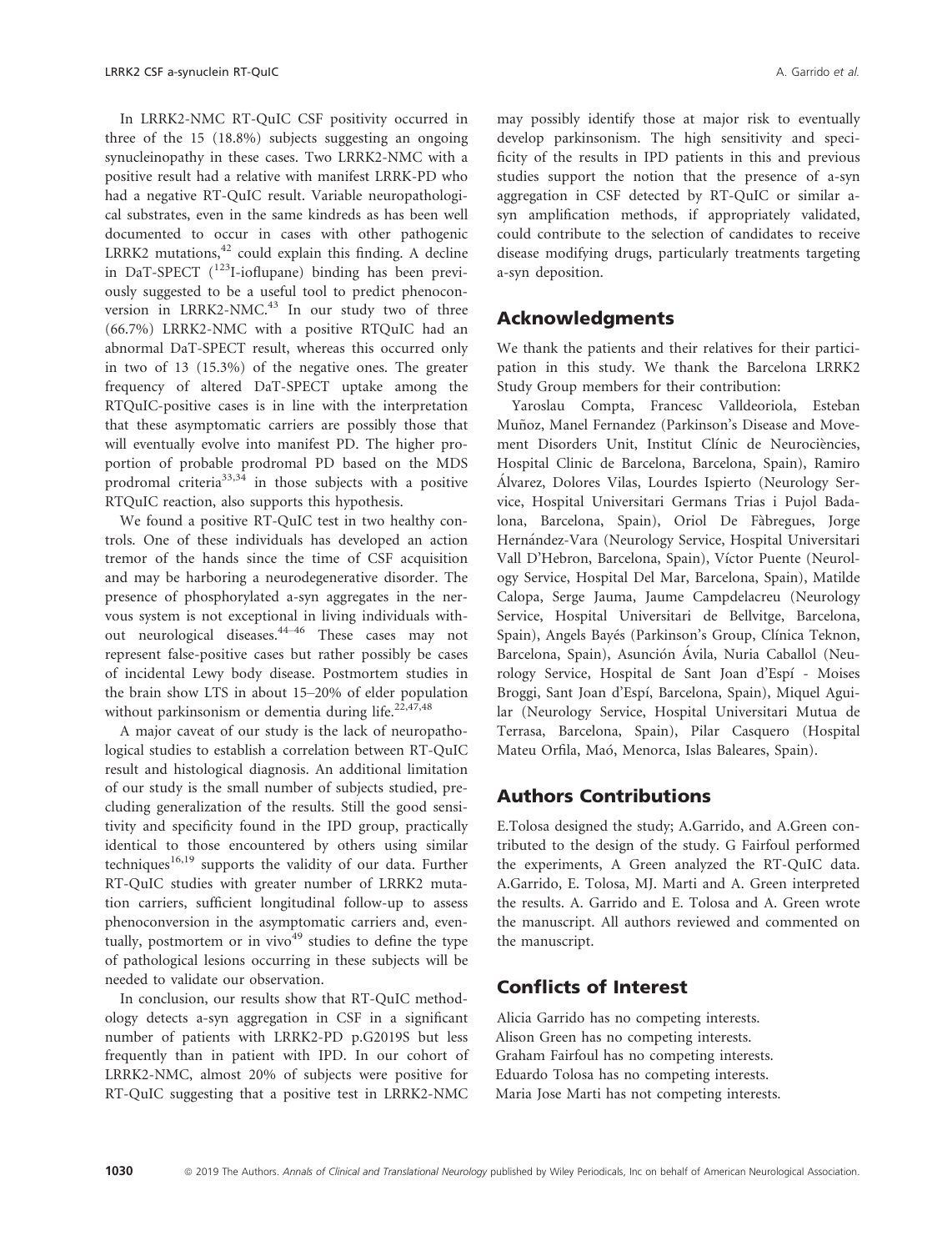#### **References**

- 1. Trinh J, Zeldenrust FMJ, Huang J, et al. Genotypephenotype relations for the Parkinson's disease genes SNCA, LRRK2, VPS35: MDSGene systematic review. Mov Disord 2018;33:1857–1870. [https://doi.org/10.1002/mds.](https://doi.org/10.1002/mds.27527) [27527.](https://doi.org/10.1002/mds.27527)
- 2. Healy DG, Falchi M, O'Sullivan SS, et al. ; International LRRK2 Consortium. Phenotype, genotype, and worldwide genetic penetrance of LRRK2-associated Parkinson's disease: a case-control study. Lancet Neurol 2008;7:583– 590.
- 3. Hentati F, Trinh J, Thompson C, et al. LRRK2 parkinsonism in Tunisia and Norway: a comparative analysis of disease penetrance. Neurology 2014;83:568– 569.
- 4. Lee AJ, Wang Y, Alcalay RN, et al. ; Michael J. Fox LRRK2 Cohort Consortium. Penetrance estimate of LRRK2 p.G2019S mutation in individuals of non-Ashkenazi Jewish ancestry. Mov Disord 2017;32:1432–1438.
- 5. Gaig C, Ezquerra M, Marti MJ, et al. LRRK2 mutations in Spanish patients with Parkinson disease: frequency, clinical features, and incomplete penetrance. Arch Neurol 2006;63:377–382.
- 6. Schneider SA, Alcalay RN. Neuropathology of genetic synucleinopathies with parkinsonism: review of the literature. Mov Disord 2017;32:1504–1523.
- 7. Cookson MR, Hardy J, Lewis PA. Genetic neuropathology of Parkinson's disease. Int J Clin Exp Pathol 2008;1:217– 231.
- 8. Poulopoulos M, Levy OA, Alcalay RN. The neuropathology of genetic Parkinson's disease. Mov Disord 2012;27:831–842.
- 9. Kalia LV, Lang AE, Hazrati LN, et al. Clinical correlations with Lewy body pathology in LRRK2-related Parkinson disease. JAMA Neurol 2015;72:100–105.
- 10. Rajput A, Dickson DW, Robinson CA, et al. Parkinsonism, LRRK2 G2019S, and tau neuropathology. Neurology 2006;67:1506–1508.
- 11. Giasson BI, Covy JP, Bonini NM, et al. Biochemical and pathological characterization of LRRK2. Ann Neurol 2006;59:315–322.
- 12. Shi M, Bradner J, Hancock AM. Cerebrospinal fluid biomarkers for Parkinson's disease diagnosis and progression. Ann Neurol 2011;69:570–580.
- 13. Mollenhauer M, Cullen V, Kahn I, et al. Direct quantification of CSF alpha-synuclein by ELISA and first cross-sectional study in patients with neurodegeneration. Exp Neurol 2008;213:315–325.
- 14. Tokuda T, Qureshi MM, Ardah MT, et al. Detection of elevated levels of a-synuclein oligomers in CSF from patients with Parkinson disease. Neurology 2010;75:1766–1772.
- 15. Williams SM, Schult P, Sierks MR. Oligomeric a-synuclein an b-amyloid variants as potential biomarkers for

Parkinson's and Alzheimer's diseases. Eur J Neurosci 2016;43:3–16.

- 16. Fairfoul G, McGuire LI, Pal S, et al. Alpha-synuclein RT-QuIC in the CSF of patients with alphasynucleinopathies. Ann Clin Transl Neurol 2016;3:812–818.
- 17. Desplats P, Lee HJ, Bae EJ, et al. Inclusion formation and neuronal cell death through neuron-to-neuron transmission of alpha-synuclein. Proc Natl Acad Sci U S A 2009;106:13005–13010.
- 18. Luk KC, Kehm V, Carroll J, et al. Pathological  $\alpha$ -synuclein transmission initiates Parkinson-like neurodegeneration in nontransgenic mice. Science 2012;338:949–953.
- 19. Shahnawaz M, Tokuda T, Waragai M, et al. Development of a biochemical diagnosis of Parkinson disease by detection of a-synuclein misfolded aggregates in cerebrospinal fluid. JAMA Neurol 2017;74:163–172.
- 20. Dauvilliers Y, Schenck CH, Postuma RB, et al. REM sleep behaviour disorder. Nat Rev Dis Primers 2018;4:19.
- 21. Simon-Sanchez J, Marti-Masso JF, Sanchez-Mut JV, et al. Parkinson's disease due to the R1441G mutation in Dardarin: a founder effect in the Basques. Mov Disord 2006;21:1954–1959.
- 22. Gibb WR, Lees AJ. The relevance of the Lewy body to the pathogenesis of idiopathic Parkinson's disease. J Neurol Neurosurg Psychiatry 1988;51:745–752.
- 23. Goetz CG, Tilley BC, Shaftman SR, et al. Movement Disorder Society-sponsored revision of the Unified Parkinson's Disease Rating Scale (MDS-UPDRS): scale presentation and clinimetric testing results. Mov Disord 2008;23:2129–2170.
- 24. Hoehn MM, Yahr MD. Parkinsonism: onset, progression and mortality. Neurology 1967;17:427–442.
- 25. Schwab JF, England AC. Projection technique for evaluating surgery in Parkinson's disease. In: F. J. Gillingham, M. C. Donaldson, eds. Proceedings of the third symposium on Parkinson's disease. pp. 152–157. Edinburgh, UK: Churchill Livingstone, 1969.
- 26. Meara J, Mitchelmore E, Hubson P. Use of the GDS-15 geriatric depression scale as screening instrument for depressive symptomatology in patients with Parkinson's disease and their carers in the community. Age Ageing 1999;28:35–38.
- 27. Steer RA, Rissmiller DJ, Beck AT. Use of the Beck Depression Inventory-II with depressed geriatric inpatients. Behav Res Ther 2000;30:311–318.
- 28. Visser M, Marinus J, Stiggelbount AM, Van Hilten JJ. Assessment of autonomic dysfunction in Parkinson's disease: the SCOPA-AUT. Mov Disord 2004;19:1306– 1312.
- 29. Doty RL, Bromley SM, Stern MB. Olfactory testing as an aid in the diagnosis of Parkinson's disease: development of optimal discrimination criteria. Neurodegeneration 1995;4:93–97.